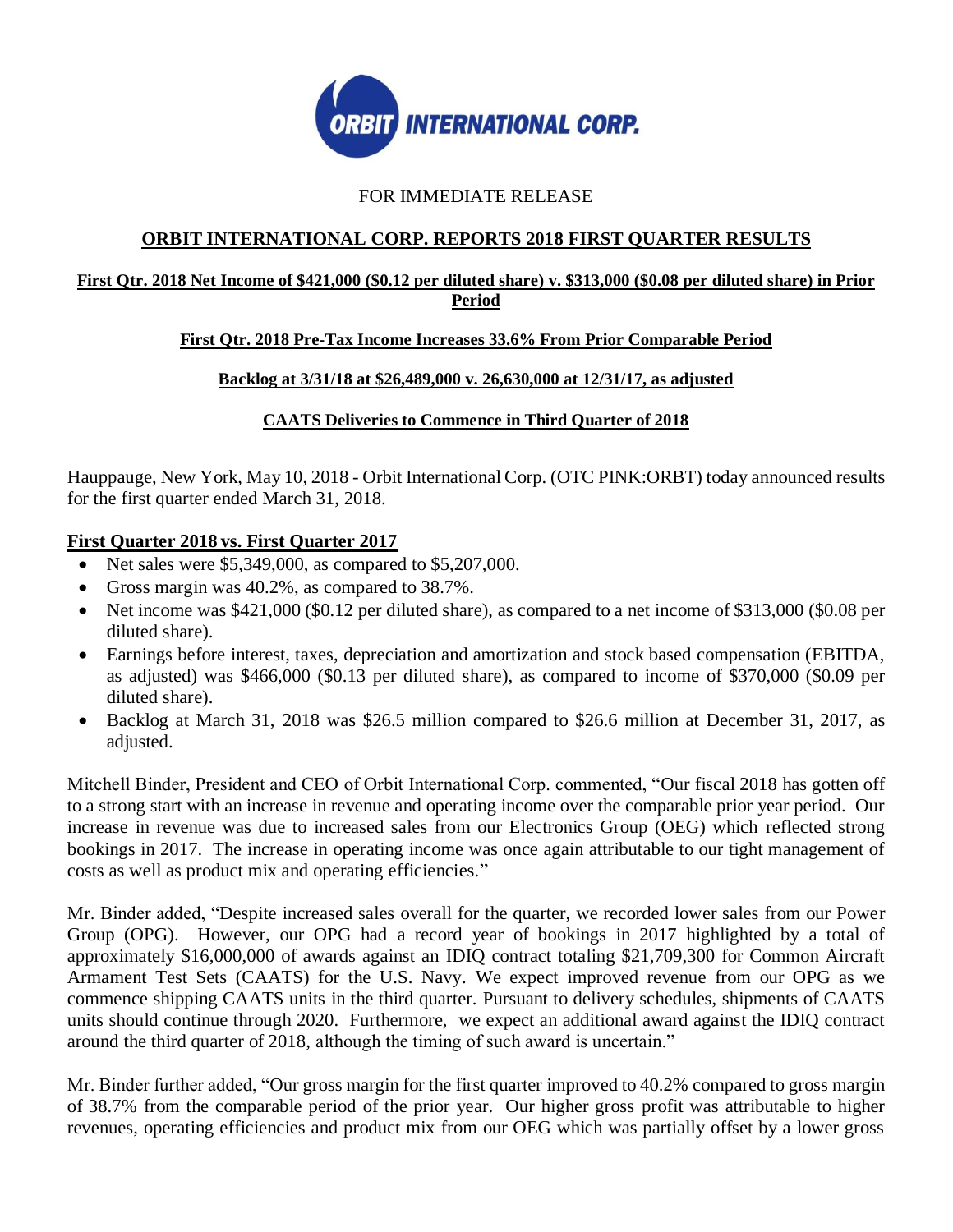## Orbit International News Release Page 2 May 10, 2018

profit from our OPG due to lower sales. Selling, general and administrative costs increased in the current quarter compared to the prior comparable period primarily due to one-time expenses incurred to increase our cybersecurity controls pursuant to new DoD requirements."

Mr. Binder continued, "Our backlog at March 31, 2018 was approximately \$26,489,000 compared to approximately \$26,630,000 at December 31, 2017, as adjusted. Backlog, as initially reported at December 31, 2017, was reduced by approximately \$1,255,000 in accordance with the new revenue recognition rules promulgated by ASC 606. Our OEG is working with several of its customers on follow-on opportunities which we expect will be received throughout 2018. In addition, our bid pipeline for our OPG is increasing, particularly for its VPX technology, along with the receipt of a growing number of pre-production awards. Bookings for our VPX products through April 2018 have almost reached total bookings for all of 2017. We remain confident that our sales and engineering teams will remain at the forefront of this technology thereby maintaining or increasing our market share of this growing segment of the defense marketplace."

David Goldman, Chief Financial Officer, noted, "On January 1, 2018, we adopted the new revenue recognition standard (ASC 606). When implementing the new standard, we chose the modified retrospective method of transition which resulted in a \$330,000 increase to retained earnings (\$0.09 book value per share) as well as the creation of a corresponding asset (contract asset) upon adoption. Our tangible book value per share at March 31, 2018 was \$4.04 as compared to \$3.83 at December 31, 2017 and \$3.49 at March 31, 2017 (Note tangible book value per share does not include any additional value for our remaining reserved deferred tax asset)."

Mr. Goldman added, "Our financial condition remains strong. At March 31, 2018, total current assets were approximately \$15.9 million versus total current liabilities of approximately \$1.7 million for a 9.4 to 1 current ratio. Cash, cash equivalents and marketable securities as of March 31, 2018, aggregated approximately \$0.9 million. To offset future federal and state taxes resulting from profits, we have approximately \$8.9 million and \$0.6 million in available federal and New York State net operating loss carryforwards, respectively, which should enhance future cash flow."

Mr. Goldman concluded, "During the current quarter, our cash and marketable securities decreased and our other current assets increased, primarily due to advance payments to vendors under our CAATS contract. Furthermore, at the end of the current quarter, we drew down \$500,000 from our line of credit to meet these advance payments as well as other obligations relating to the procurement of inventory under this contract. Shipments under this contract are expected to begin in the third quarter of this year which should have a positive effect on our cash balances and overall financial condition including the repayment of amounts owed under our line of credit."

Mr. Binder concluded, "We are confident that we can build on our strong start to 2018. Our backlog is still strong and we expect to commence shipments of the CAATS units in the third quarter, which we expect will increase revenue levels in the second half of 2018 albeit at a lower gross margin. However, as previously stated, CAATS shipments will not require any increase to selling, general and administrative costs and therefore, we expect this to have a very positive impact on profitability during the delivery period. These CAATS shipments, along with continued solid operating performance from our OEG, position us well for continued improved operating performance in 2018."

The Company also announced that its 2018 Annual Meeting of Stockholders will be held at its corporate office located at 80 Cabot Court, Hauppauge, NY at 10:00 a.m. on June 21, 2018. The official notice of meeting,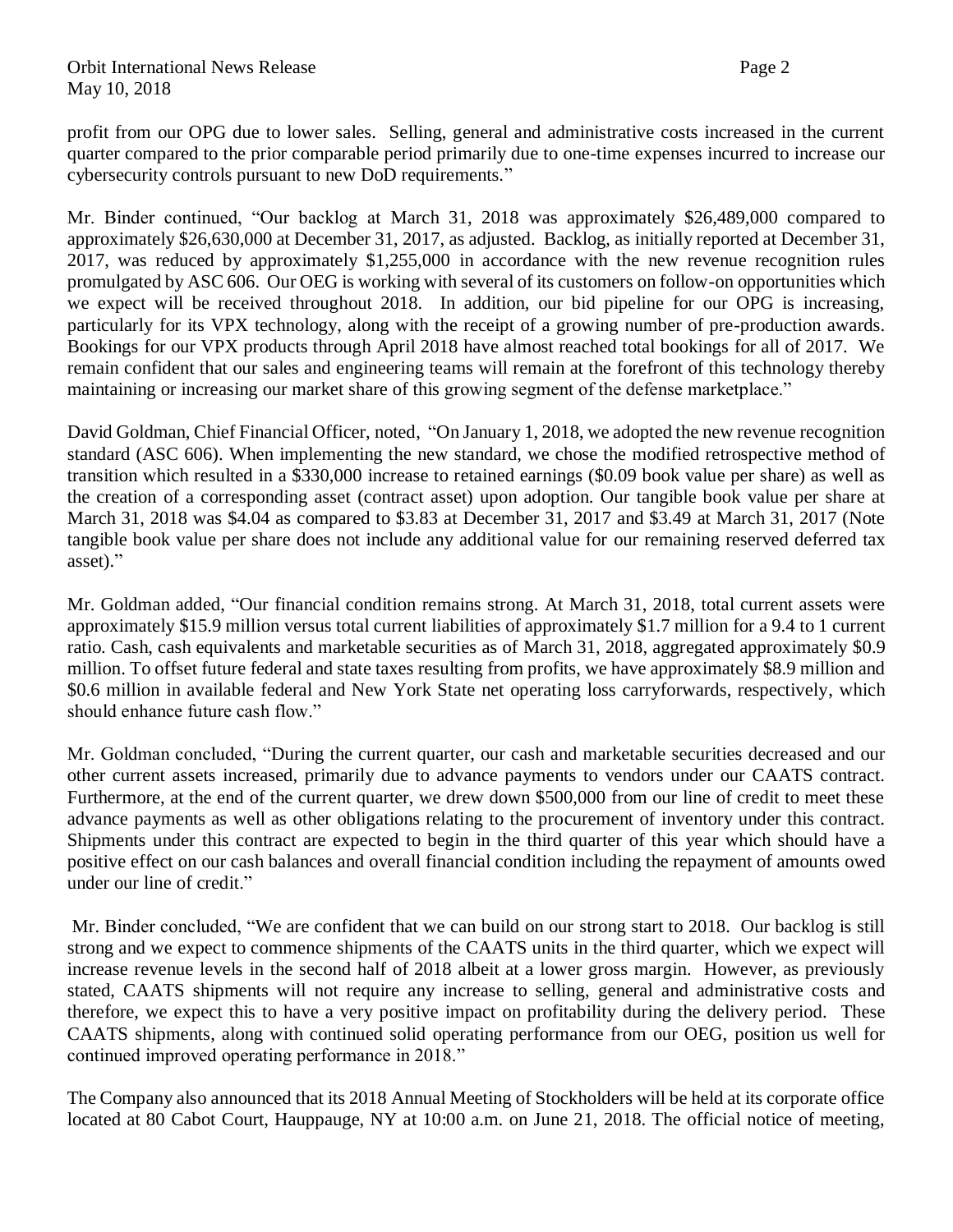proxy statement, proxy voting card and 2017 Annual Report will be available on its website, www.orbitintl.com under "Investor Relations."

Orbit International Corp., through its Electronics Group, is involved in the development and manufacture of custom electronic device and subsystem solutions for military and nonmilitary government applications through its production facility in Hauppauge, New York. Orbit's Power Group, also located in Hauppauge, NY, designs and manufactures a wide array of power products including AC power supplies, frequency converters, inverters, uninterruptible power supplies, VME/VPX power supplies as well as various COTS power sources. The Company has a sales office in Newbury Park, CA and a facility in Louisville, KY dedicated to the design and manufacture of gun weapons systems.

Certain matters discussed in this news release and oral statements made from time to time by representatives of the Company including, statements regarding our expectations of Orbit's operating plans, deliveries under contracts and strategies generally; statements regarding our expectations of the performance of our business; expectations regarding costs and revenues, future operating results, additional orders, future business opportunities and continued growth, may constitute forward-looking statements within the meaning of the Private Securities Litigation Reform Act of 1995 and the Federal securities laws. Although Orbit believes that the expectations reflected in such forward-looking statements are based upon reasonable assumptions, it can give no assurance that its expectations will be achieved.

Forward-looking information is subject to certain risks, trends and uncertainties that could cause actual results to differ materially from those projected. Many of these factors are beyond Orbit International's ability to control or predict. Important factors that may cause actual results to differ materially and that could impact Orbit International and the statements contained in this news release can be found in Orbit's reports posted with the OTC Disclosure and News service. For forward-looking statements in this news release, Orbit claims the protection of the safe harbor for forward-looking statements contained in the Private Securities Litigation Reform Act of 1995. Orbit assumes no obligation to update or supplement any forward-looking statements whether as a result of new information, future events or otherwise.

**CONTACT** Mitchell Binder President & Chief Executive Officer 631-435-8300

(See Accompanying Tables)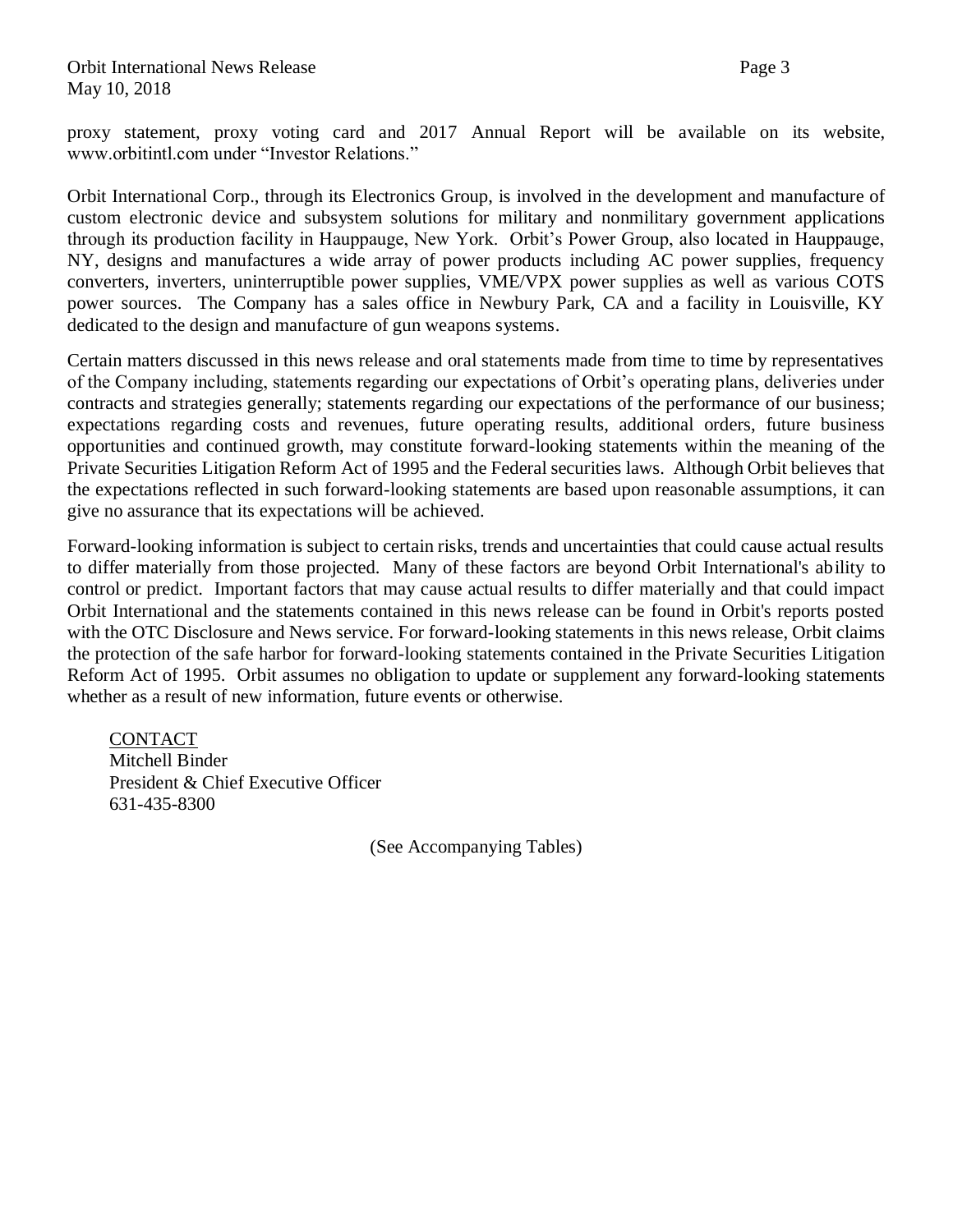### **Orbit International Corp. Consolidated Statements of Operations (in thousands, except per share data)**

|                                                                           |               | <b>Three Months Ended</b><br>March 31,<br>(unaudited) |      |                |
|---------------------------------------------------------------------------|---------------|-------------------------------------------------------|------|----------------|
|                                                                           | 2018          |                                                       | 2017 |                |
| Net sales                                                                 | $\mathcal{S}$ | 5,349                                                 | \$   | 5,207          |
| Cost of sales                                                             |               | 3,197                                                 |      | 3,193          |
| Gross profit                                                              |               | 2,152                                                 |      | 2,014          |
| Selling general and administrative expenses                               |               | 1,717                                                 |      | 1,671          |
| Investment and other (income) expense                                     |               | $\sqrt{2}$                                            |      | 19             |
| Income before income taxes                                                |               | 433                                                   |      | 324            |
| Income taxes                                                              |               | 12                                                    |      | 11             |
| Net income                                                                | \$            | 421                                                   | \$   | 313            |
| Basic income per share                                                    | \$            | 0.12                                                  | \$   | $0.08\,$       |
| Diluted income per share                                                  | \$            | 0.12                                                  | \$   | 0.08           |
| Weighted average number of shares outstanding:<br><b>Basic</b><br>Diluted |               | 3,594<br>3,602                                        |      | 4,053<br>4,059 |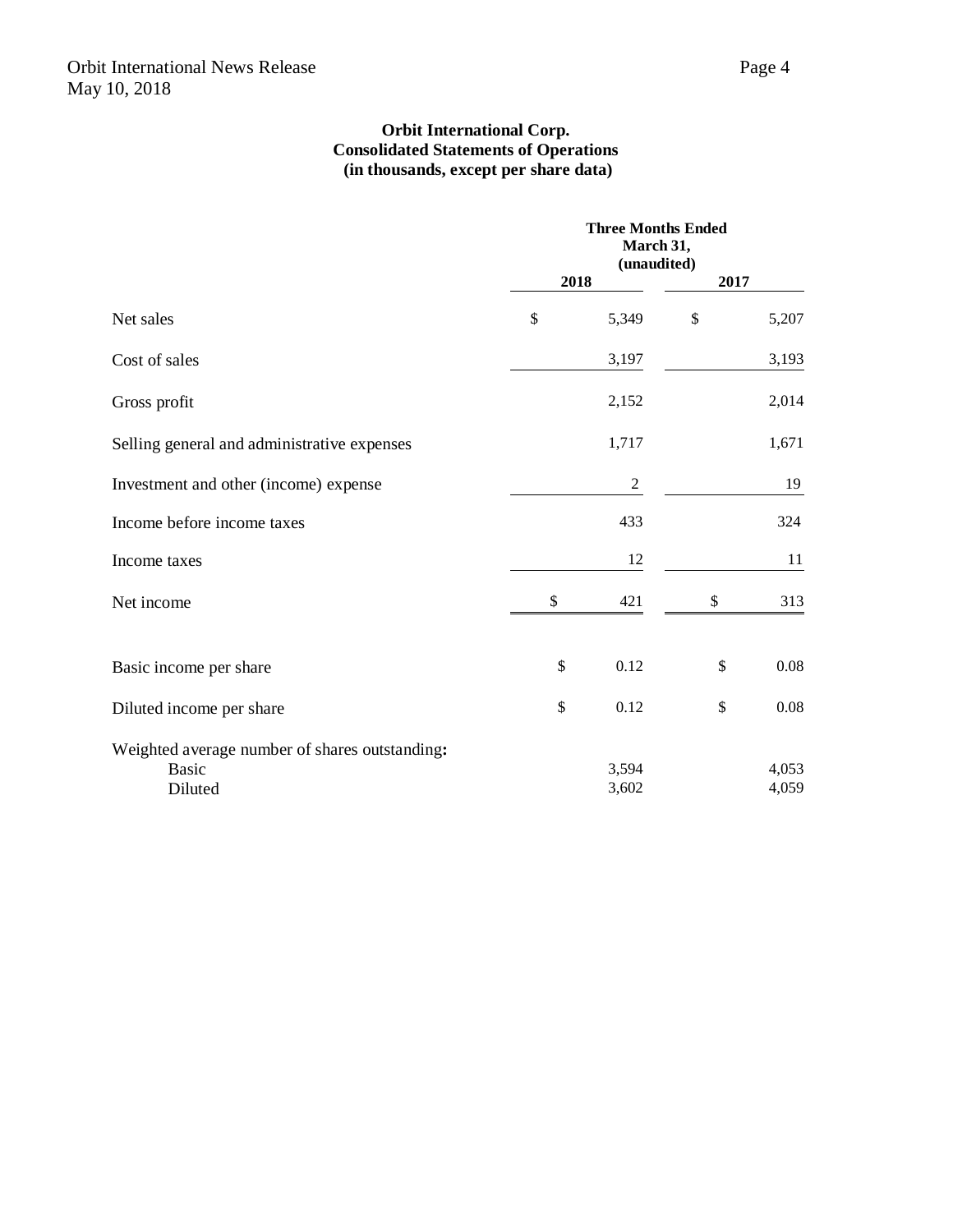### **Orbit International Corp. Consolidated Statements of Operations (in thousands, except per share data) (unaudited)**

|                                               |    | <b>Three Months Ended</b> |    |      |  |
|-----------------------------------------------|----|---------------------------|----|------|--|
|                                               |    | March 31,                 |    |      |  |
|                                               |    | 2018                      |    | 2017 |  |
|                                               |    |                           |    |      |  |
| <b>EBITDA</b> (as adjusted) Reconciliation    |    |                           |    |      |  |
| Net income                                    | \$ | 421                       | \$ | 313  |  |
| Income tax expense                            |    | 12                        |    | 11   |  |
| Depreciation and amortization                 |    | 24                        |    | 33   |  |
| Stock based compensation                      |    | 9                         |    | 13   |  |
| EBITDA (as adjusted) $(1)$                    | £. | 466                       | -S | 370  |  |
|                                               |    |                           |    |      |  |
| <b>EBITDA</b> (as adjusted) Per Diluted Share |    |                           |    |      |  |
| Reconciliation                                |    |                           |    |      |  |
| Net income                                    | \$ | 0.12                      | \$ | 0.08 |  |
| Income tax expense                            |    | 0.00                      |    | 0.00 |  |
| Depreciation and amortization                 |    | 0.01                      |    | 0.01 |  |
| Stock based compensation                      |    | 0.00                      |    | 0.00 |  |
| EBITDA (as adjusted) per diluted share $(1)$  | \$ | 0.13                      | \$ | 0.09 |  |

(1) The EBITDA (as adjusted) tables presented are not determined in accordance with accounting principles generally accepted in the United States of America. Management uses EBITDA (as adjusted) to evaluate the operating performance of its business. It is also used, at times, by some investors, securities analysts and others to evaluate companies and make informed business decisions. EBITDA (as adjusted) is also a useful indicator of the income generated to service debt. EBITDA (as adjusted) is not a complete measure of an entity's profitability because it does not include costs and expenses for interest, depreciation and amortization, income taxes and stock based compensation. EBITDA (as adjusted) as presented herein may not be comparable to similarly named measures reported by other companies.

|                                                                                              | <b>Three Months Ended</b><br>March 31, |         |    |      |
|----------------------------------------------------------------------------------------------|----------------------------------------|---------|----|------|
| Reconciliation of EBITDA, as adjusted,<br>to cash flows provided by operating activities (1) |                                        | 2018    |    | 2017 |
| EBITDA (as adjusted)                                                                         | S                                      | 466     | \$ | 370  |
| Cumulative effect of adoption of ASC 606                                                     |                                        | 330     |    |      |
| Income tax expense                                                                           |                                        | (12)    |    | (11) |
| Bond amortization                                                                            |                                        |         |    |      |
| Loss on sale of marketable securities                                                        |                                        | 6       |    | 22   |
| Net change in operating assets and liabilities                                               |                                        | (1,531) |    | 200  |
| Cash flows (used in) provided by operating activities                                        |                                        | (741)   |    | 582  |